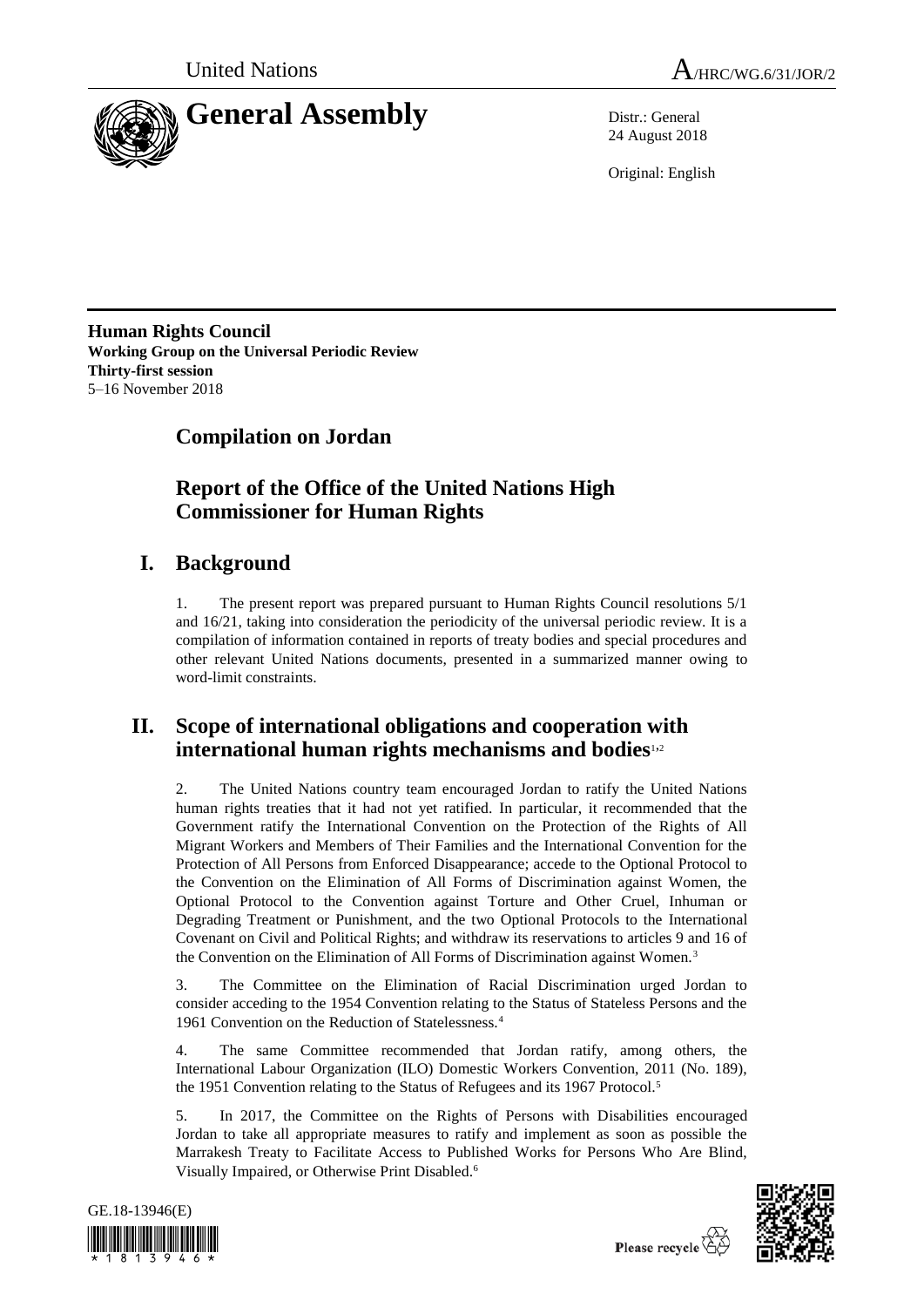6. In 2014, the Committee on the Rights of the Child recommended that Jordan consider ratifying the Optional Protocol to the Convention on the Rights of the Child on a communications procedure<sup>7</sup> and the Optional Protocol to the Convention on the Rights of Persons with Disabilities.<sup>8</sup>

7. The Regional Office for the Middle East and North Africa of the Office of the United Nations High Commissioner for Human Rights (OHCHR) commended the cooperation between Jordan and the special procedures of the Human Rights Council. However, it noted that only one visit had taken place between 2015 and 2017. It noted that in 2013 the Government had established the Office of the Governmental Coordinator for Human Rights in the Office of the Prime Minister, to enhance national efforts in reporting and follow-up to international human rights mechanisms. During the reporting period (2014–2017), Jordan had been under review by six international human rights mechanisms, which was an indicator of progress in its cooperation.<sup>9</sup>

8. The Office of the United Nations High Commissioner for Refugees (UNHCR) recommended that Jordan adopt national legislation governing refugee and asylum matters in the country, codifying existing positive practices and human rights treaty obligations; that it consider acceding to the 1951 Convention relating to the Status of Refugees; and, as an interim measure, that it introduce procedural safeguards in line with international standards for refugees and asylum seekers facing deportation.<sup>10</sup>

## **III. National human rights framework**<sup>11</sup>

9. The country team and OHCHR noted that Jordan had taken important steps to strengthen the national human rights framework through the adoption of the 2016–2025 comprehensive national plan for human rights, in which it emphasized that individuals' civil, political, economic, social and cultural rights were guaranteed, <sup>12</sup> and through amendments to the Law on the National Centre for Human Rights adopted in 2017.<sup>13</sup>

10. The Committee on the Rights of Persons with Disabilities recommended that Jordan designate an independent mechanism to monitor the implementation of the Convention on the Rights of Persons with Disabilities, in line with article 33 (2) thereof and in accordance with the principles relating to the status of national institutions for the promotion and protection of human rights (the Paris Principles), allocate sufficient resources for its operation and ensure the participation of persons with disabilities.<sup>14</sup>

11. The Committee against Torture recommended that Jordan ensure that the National Centre for Human Rights was granted access to all detention facilities and was able to carry out unannounced and regular visits to all such facilities.<sup>15</sup>

## **IV. Implementation of international human rights obligations, taking into account applicable international humanitarian law**

## **A. Cross-cutting issues**

#### **1. Equality and non-discrimination**<sup>16</sup>

12. The country team noted that Jordan was bound by the definition of racial discrimination contained in the International Convention on the Elimination of All Forms of Racial Discrimination, which takes precedence over domestic law. Despite the provisions of article 6 (1) of the Constitution, domestic law lacked a specific legislative prohibition of direct and indirect racial discrimination, which could impede implementation of the Convention.<sup>17</sup>

13. The Committee on the Elimination of Racial Discrimination recommended that Jordan enact comprehensive domestic legislation prohibiting direct and indirect racial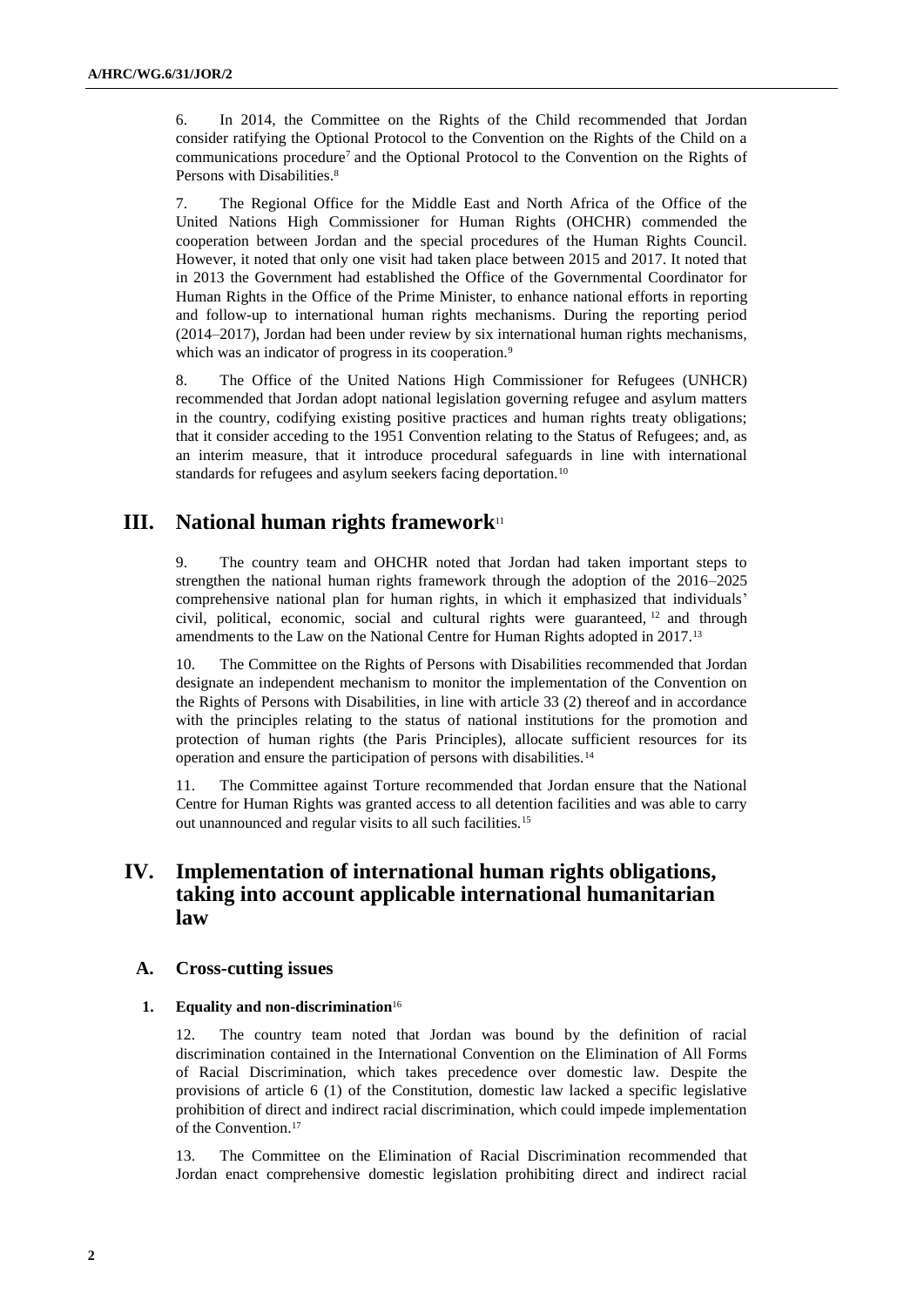discrimination, in line with the Convention, including all prohibited grounds of discrimination as specified in article 1.<sup>18</sup>

#### **2. Human rights and counter-terrorism**

14. The Human Rights Committee was concerned about the provisions in the Anti-Terrorism Law of 2006, including the amendments of 2014, which broadened the definition of terrorism to include such acts as "disturbing the public order", "acts that sow discord" and online activity that "supports or spreads ideas" of terrorist groups. The Committee was particularly concerned that this broad definition of terrorism was part of a wider network of security measures, such as the exercise of powers of arrest and detention by the police and the intelligence services. The Committee recommended that Jordan review the Anti-Terrorism Law in order to ensure that it defined terrorism and terrorist acts in conformity with the International Covenant on Civil and Political Rights and international standards<sup>19</sup> and abolish the State Security Court.<sup>20</sup> The Committee against Torture and the country team reiterated the same concerns.<sup>21</sup>

## **B. Civil and political rights**

## **1. Right to life, liberty and security of person**<sup>22</sup>

15. The Human Rights Committee expressed concern that Jordan had carried out several executions between 2014 and 2017, ending the de facto moratorium on executions that had been in place since April 2007. The Committee recommended that Jordan ensure that the death penalty was limited to only the most serious crimes, involving intentional killing, and that it consider reinstating its moratorium on the death penalty.<sup>23</sup> The country team and OHCHR expressed the same concerns.<sup>24</sup>

16. The Committee against Torture was concerned about the absence of a clear provision in the legislation ensuring that the prohibition of torture was absolute and nonderogable and recommended that the principle of absolute prohibition of torture be incorporated into the legislation and strictly applied, in accordance with article 2 (2) of the Convention against Torture.<sup>25</sup> The Human Rights Committee voiced the same concerns.<sup>26</sup>

17. The Committee against Torture was alarmed by several deaths of inmates in custody in 2015, namely those of Ibrahim Abdullah El-Kadri, Omar El-Naser and Abdullah El Zoabi. It was also concerned that the case of Sultan Alkhatatbi, who had died in Jandawil detention facility in 2013, was still pending despite the lapse of time since it had been referred to the Police Court.<sup>27</sup>

18. The Committee against Torture was concerned that torture was considered a misdemeanour and that punishments were not commensurate with the gravity of the acts and were subject to amnesties and statutes of limitation. It urged Jordan to adopt a definition of torture that covered all the elements contained in article 1 of the Convention against Torture, to ensure that torture was considered a crime and that the penalties were commensurate with the gravity of the crime, in accordance with article 4 (2) of the Convention, and not subject to amnesty or pardon.<sup>28</sup>

19. The Human Rights Committee noted with concern the lack of an independent complaints mechanism for receiving and dealing with cases of alleged torture or illtreatment, as well as the low number of investigations and prosecutions of such cases.<sup>29</sup> The Committee against Torture raised the same concerns.<sup>30</sup>

20. The Committee on the Rights of Persons with Disabilities noted with concern the reported ill-treatment of persons with disabilities in "shelters", including cases of physical and psychological abuse, which amounted to torture and cruel and degrading treatment.<sup>31</sup>

21. The Human Rights Committee recommended that Jordan amend the Crime Prevention Act in order to put an end to the practice of administrative detention.<sup>32</sup>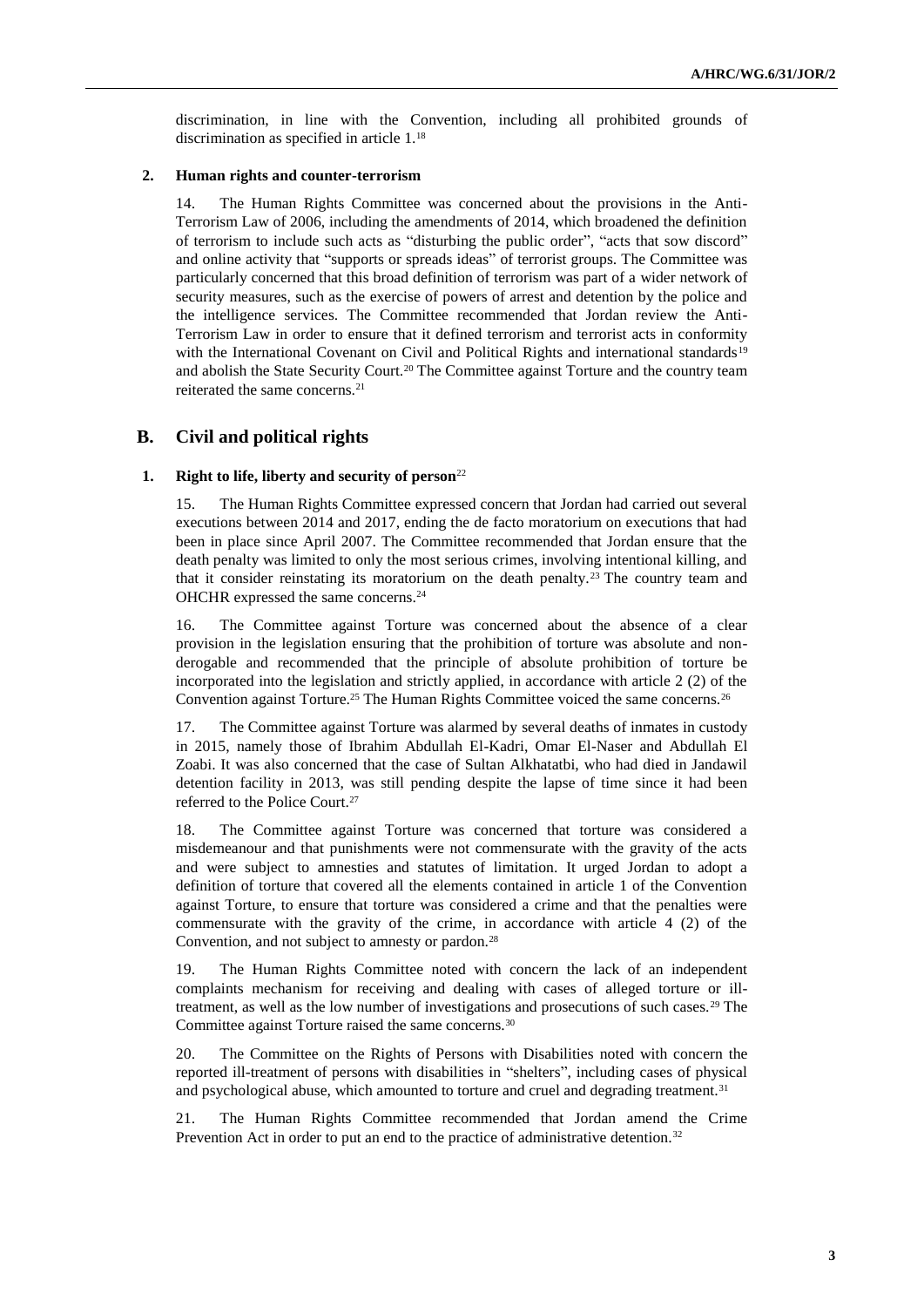## **2. Administration of justice, including impunity, and the rule of law**<sup>33</sup>

22. The United Nations country team noted with appreciation that the Royal Commission for Developing the Judiciary and Enhancing the Rule of Law had reviewed the framework for judicial proceedings to ensure the right to a fair trial. As such, it had prepared legislative and regulatory amendments, including of article 208 of the Penal Code, to establish the right to legal representation for defendants where there were sanctions of 10 years' imprisonment or more.<sup>34</sup>

23. However, the Crime Prevention Act of 1954 gave administrative governors the power to detain people for lengthy periods with little prospect of recourse to a court. It was a concern that the Act authorized the governor of any state to issue a detention warrant to any woman who was allegedly in danger or under threat. There was no clear judicial procedure for women detained in such a manner to obtain their release.<sup>35</sup>

24. The country team stated that the practice of detention continued, since 455 women had allegedly been detained in February 2018,<sup>36</sup> with 179 in administrative detention, most of whom were non-Jordanians without residency permits, while only 18 were detained in protective custody. All those women had reportedly been sent to Al Jwaideh Correction and Rehabilitation Centre, along with other convicted women.<sup>37</sup>

25. The Committee on the Elimination of Discrimination against Women expressed concern over what it stated were the persisting barriers to women's access to justice, in particular women's limited knowledge of their rights and the language barriers faced by women wishing to claim their rights, particularly migrant and refugee women.<sup>38</sup>

26. The Committee recommended that Jordan abolish the *kafala* system and ensure that women migrant domestic workers had effective access to justice, including by guaranteeing their safety and residence while legal proceedings were under way, providing a sufficient number of shelters for victims of abuse and exploitation and ensuring that they covered the entire territory of Jordan.<sup>39</sup>

### **3. Fundamental freedoms and the right to participate in public and political life**<sup>40</sup>

27. OHCHR noted that freedom of expression and opinion had suffered a severe setback during the reporting period and that the legal framework governing the media, consisting of more than 20 laws and regulations, was unclear and was frequently overshadowed by the Anti-Terrorism Law, which was allegedly being used to criminalize journalists. The OHCHR regional office stressed that the media law needed amendment to maintain the freedom of social media and to eliminate censorship and criminal sanctions on journalists.<sup>41</sup>

28. The country team reported that at least 11 journalists had allegedly been arrested in 2016, while three arrests had been reported in 2017. It encouraged Jordan to take further legislative and policy measures to ensure the right to peaceful assembly and that civil society organizations were able to operate freely and have access to funding, including by amending the law and relevant decrees that required prior permission to receive funding.<sup>42</sup>

29. OHCHR observed that the space for civil society and unions had been shrinking. It noted with appreciation the 2011 Act on Public Gatherings, which purported to facilitate peaceful assembly. However, it noted that there had been several instances in which civil society had been denied authorization to stage events and hold public seminars. In 2015 and 2016, authorization had reportedly been denied for approximately 60 events tentatively organized by civil society. OHCHR also expressed concern over the restrictions concerning the funding of civil society and the practice of civil society representatives being summoned for investigatory interviews by the security authorities.<sup>43</sup>

30. The Special Rapporteur on freedom of religion or belief conducted a visit to Jordan in September 2013. He commended Jordan for its commitment to religious diversity and noted with appreciation the atmosphere of tolerance that he had observed, in particular between Muslims and Christians. The existing interreligious tolerance was the result of ongoing efforts made in many institutions, including schools, universities, the media, the administration and the national parliament.44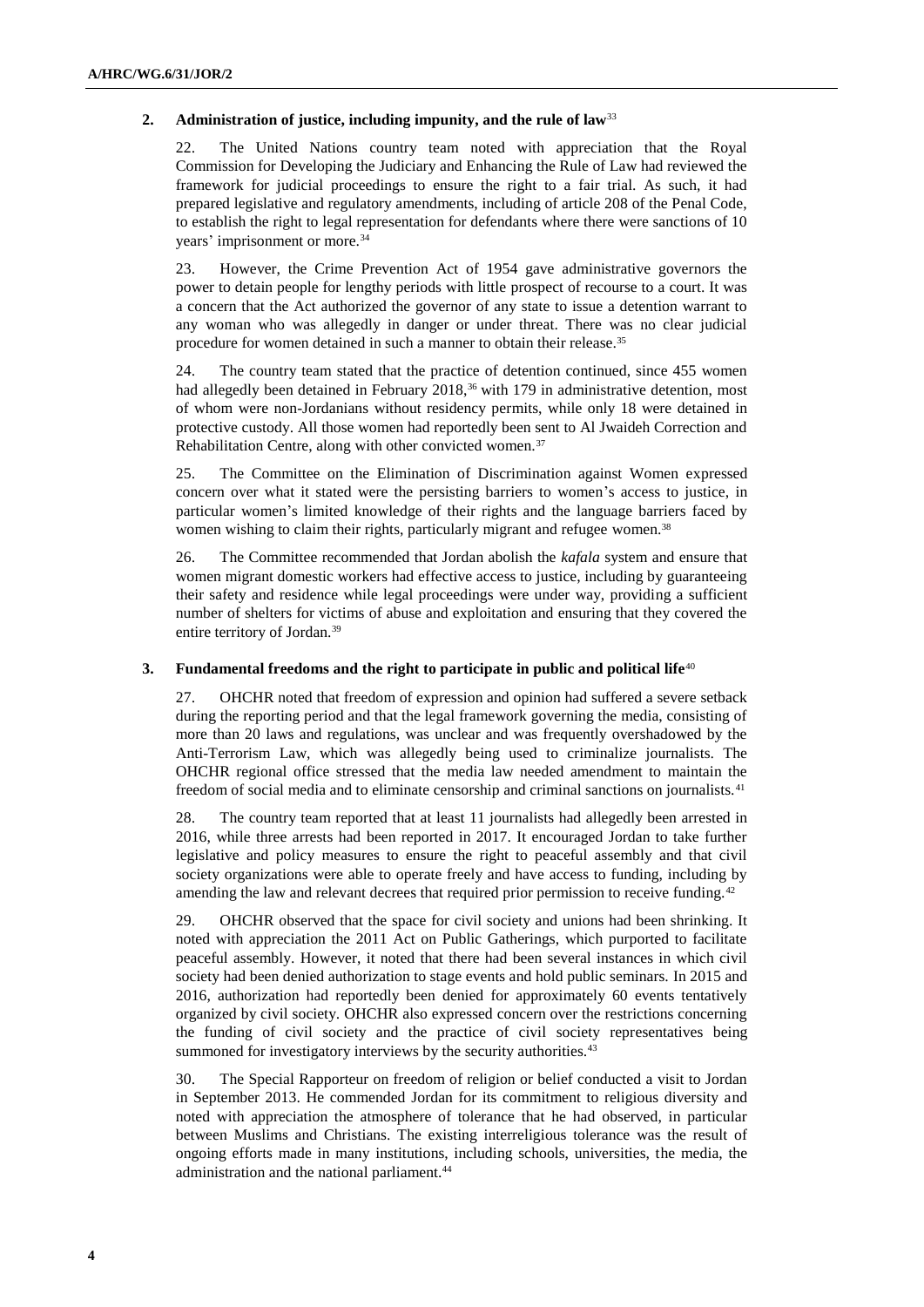31. However, the Special Rapporteur recommended, inter alia, that Jordan collect reliable data and provide statistical information on the religious landscape of the country to combat discrimination; remove the category "religion" from identity cards, as was already the case with Jordanian passports; and ensure that the laws regulating personal status matters were inclusive and non-discriminatory. He also observed that members of nonregistered religious communities, including the Baha'is and persons who had converted from Islam to another religion or belief, should be accommodated based on equality.<sup>45</sup>

32. The country team noted with appreciation that the parliament had made significant efforts to consult and include civil society in decision-making and policy initiatives, particularly regarding the adoption of Security Council resolution 2250 (2015) and in relation to the 2030 Agenda for Sustainable Development.<sup>46</sup>

33. The Committee on the Rights of Persons with Disabilities was concerned that election materials were rarely accessible to blind persons or to persons with intellectual disabilities and that polling stations were often not physically accessible. It was also concerned at the reported low number of persons with disabilities standing for public office.<sup>47</sup>

34. The Committee on the Elimination of Racial Discrimination was concerned about the reported difficulties that the large population of Palestinian origin continued to experience in relation to their participation in political life and decision-making processes, such as their reported underrepresentation in decision-making bodies, and urged Jordan to enhance the participation of Jordanians of Palestinian origin in political life, including through the use of special measures.<sup>48</sup>

35. The United Nations Entity for Gender Equality and the Empowerment of Women (UN-Women) noted that in 2003, Jordan had adopted its first parliamentary quota system for women, increasing the representation of women in the parliament from 6 seats in 2003 to 15 seats in 2016. The quota of 25 per cent was also applied to municipal councils. Despite the quotas, the data indicated that Jordanian women remained underrepresented in political life.<sup>49</sup>

#### **4. Prohibition of all forms of slavery**<sup>50</sup>

36. The Special Rapporteur on trafficking in persons, especially women and children, visited Jordan from 28 January to 4 February 2016, at the invitation of the Government. She recognized the efforts Jordan had made to prevent and fight trafficking in persons, as reflected in the establishment of the National Anti-Trafficking Committee, the Counter-Trafficking Unit within the Public Security Department and the Karama shelter for victims of trafficking. Under labour laws, migrant workers, including domestic workers, were protected, labour inspections in businesses and households were envisaged and employment agencies were regulated.<sup>51</sup>

37. The Special Rapporteur expressed concern about the perception that human trafficking in Jordan mainly involved exploitation of the labour of non-Jordanians, other forms of trafficking were neglected, including trafficking for sexual exploitation, begging and organ transplant, which involved Jordanians, migrants, refugees and asylum seekers.<sup>52</sup> Similarly, the rate of prosecution of trafficking cases remained very low owing to insufficiently clear anti-trafficking laws, which perpetuated the impunity of traffickers and obstructed victims' access to justice. The Special Rapporteur further expressed concerns that the stay of victims of trafficking in shelters might amount to detention.<sup>53</sup>

38. The Committee on the Elimination of Discrimination against Women also expressed serious concern regarding the extent of trafficking in women and girls, including frequent cases of Syrian girls lured into prostitution through false promises of marriage and a better life. The Committee called on Jordan to redress the inadequate definition of "trafficking in persons" in the Act to Prevent Trafficking in Persons (2009) and recommended that it investigate, prosecute and adequately punish all cases of trafficking in persons, especially women and girls.<sup>54</sup>

39. The Committee on the Rights of the Child was concerned that thousands of children, mainly boys, were still working in the wholesale and retail trades and in the agriculture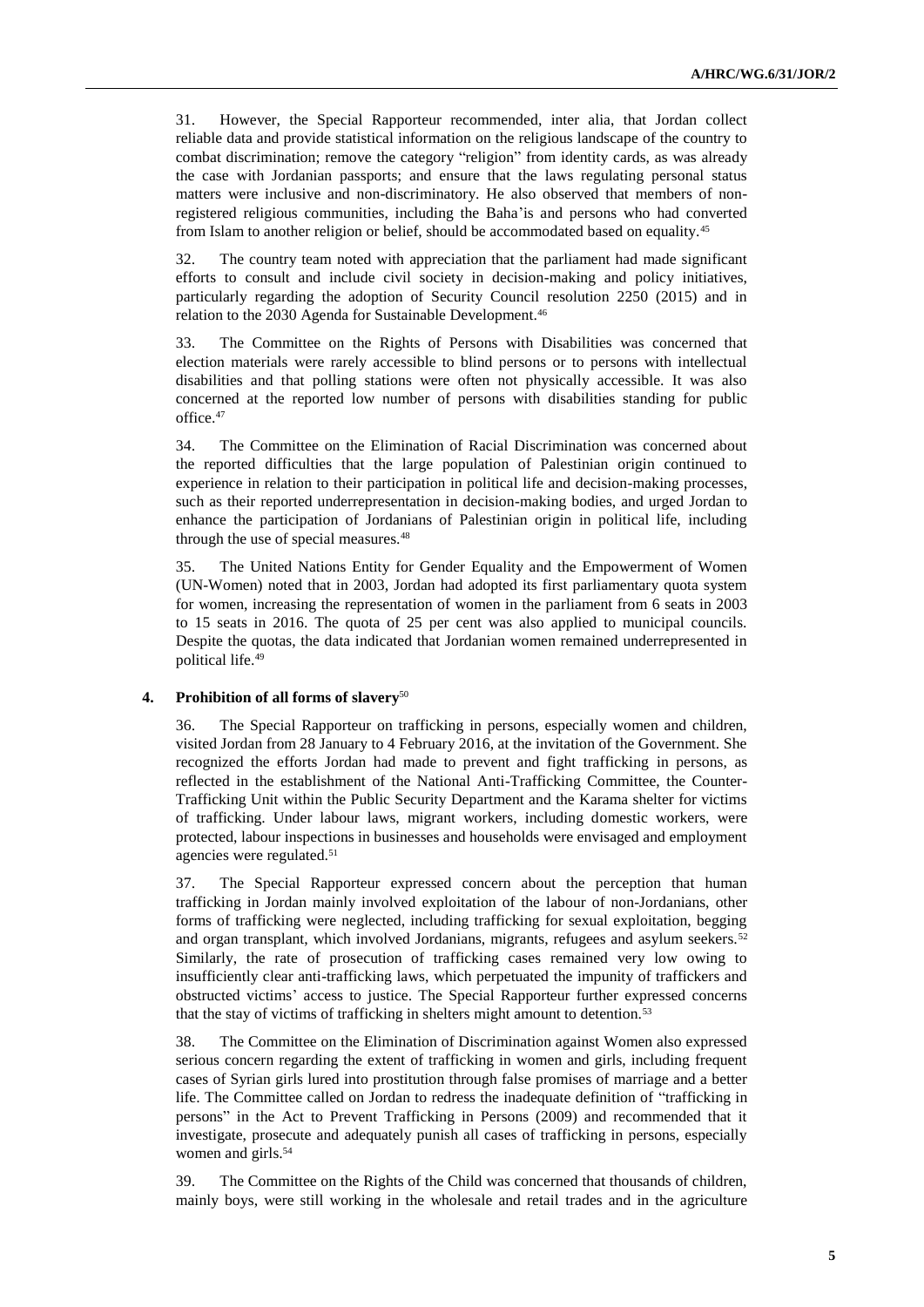sector, that child labour was widespread among Syrian refugees and that a number of girls engaged as domestic workers faced harsh conditions and were highly exposed to physical and sexual abuse. The Committee urged Jordan to accelerate efforts to eliminate child labour, prioritize the removal of children from the worst forms of child labour, in particular girls working as domestic workers, and ensure that legal action was taken against those who exploited children economically.<sup>55</sup>

## **5. Right to privacy and family life**<sup>56</sup>

40. UN-Women noted that under current legislation, Jordanian women were unable to pass citizenship to their children or spouses. As of January 2015, children of Jordanian mothers and non-Jordanian fathers could apply for a special identification card that allowed them to obtain some subsidized government benefits, such as free high school education and health care. A decision by the Minister of the Interior on 9 November 2014 allowed adult children of Jordanian mothers and non-Jordanian fathers to obtain work permits free of charge, but only granted them second priority for jobs after Jordanian citizens.<sup>57</sup>

41. The country team expressed concern over the practice of child marriage, including among the refugee population.<sup>58</sup> While the legal age of marriage was 18, in accordance with the Convention on the Rights of the Child, under domestic law the marriage of minors between the ages of 15 and 18 was allowed under exceptional conditions, subject to the discretion of a sharia court judge.<sup>59</sup> Despite revisions to the Personal Status Law in 2001 and 2010, there had been no significant decline in the rate of child marriages. According to studies undertaken by the Higher Population Council in 2017, the data indicated an increase in the proportion of marriages of females under the age of 18 during the period 2011–2015, when the rate had risen from 12.6 per cent of the total number of registered marriages in 2011 to 13.3 per cent in 2014. In 2015, the total percentage of females married under the age of 18 was 18 per cent, of whom 11.6 per cent were Jordanians, 43.7 per cent were Syrians and 13.5 per cent were from other nationalities. In 2017, United Nations agencies had supported a broad awareness-raising campaign on the dangers of early marriage to the health of the child and its impact on society.<sup>60</sup>

42. The Committee on the Rights of Persons with Disabilities recommended that Jordan repeal article 12 of the Personal Status Law to ensure that persons with disabilities could exercise their right to marry on an equal basis with others and found a family based on their full and free consent.<sup>61</sup>

## **C. Economic, social and cultural rights**

43. The country team noted that Jordan was committed to the 2030 Agenda and to strengthening the safeguarding of cultural identity by promoting and collecting various forms of traditional knowledge, with the long-term aim of contributing to a multicultural society in which cultural diversity was valued, respected and upheld.<sup>62</sup>

### **1. Right to work and to just and favourable conditions of work**<sup>63</sup>

44. The country team noted that the amendments to the Labour Law, which had been adopted by the Cabinet in 2010, had not yet been ratified by the parliament.<sup>64</sup> The ILO Committee of Experts on the Application on Conventions and Recommendations noted that, although under law No. 26 of 2010 Jordanian nationality was no longer a requirement for membership of trade unions and employers' associations, founding members and maybe even union leaders should be Jordanian nationals.<sup>65</sup> While the Jordan Compact had opened up some opportunities for a limited number of Syrians to obtain work permits in specific sectors, many were still deprived of their right to work.<sup>66</sup>

45. The Committee on the Elimination of Racial Discrimination was concerned that labour laws and policies were not regularly enforced to protect foreign domestic workers, as had been reported by the Special Rapporteur on trafficking in persons in 2016. The Committee remained deeply concerned that foreign domestic workers continued to face abusive and exploitative working conditions, including non-payment of wages, long working hours, passport confiscation, restrictions on their freedom of movement, physical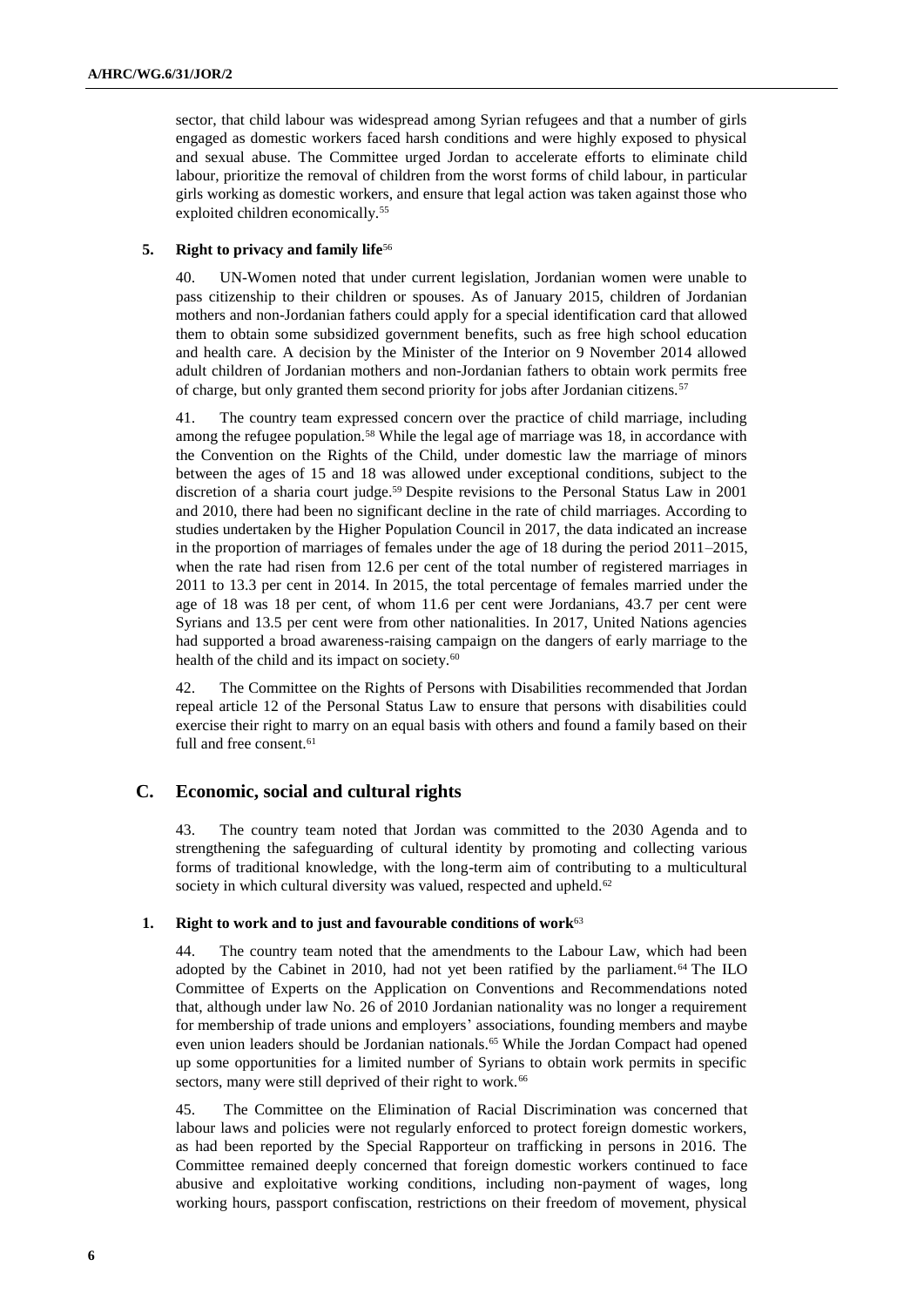and verbal abuse, and sexual exploitation. It was further concerned that some foreign domestic workers who had tried to report abuse to the police had reportedly been returned to their employers, imprisoned or deported.<sup>67</sup> The Human Rights Committee raised similar concerns.<sup>68</sup>

## **2. Right to social security**<sup>69</sup>

46. The country team encouraged Jordan to extend the National Aid Fund and other services available to Jordanian nationals to long-term residents of Jordan, including those originally displaced from Gaza, regardless of their legal status and without prejudice to their rights under international law.<sup>70</sup>

47. The country team noted that while the social security system had increased its coverage over the previous few years, informal sector workers, accounting for approximately 44 per cent of the total labour force, had yet to be integrated into the four social security mechanisms in place. Although Jordan had established various social protection programmes, ranging from subsidies to social services, there was still no overarching social protection strategy.<sup>71</sup>

48. To address that gap, the country team noted that Jordan had announced its plan to develop a national social protection and poverty reduction plan for the period 2018–2022. On 12 February 2014, Jordan had ratified the ILO Social Security (Minimum Standards) Convention, 1952 (No. 102). Nonetheless, a progressive implementation of the minimum social security standards contained in the Convention at the national level had yet to be achieved.<sup>72</sup>

## **3. Right to an adequate standard of living**

49. The Committee on the Rights of Persons with Disabilities recommended that in line with article 28 of the Convention on the Rights of Persons with Disabilities and target 10.2 of the Sustainable Development Goals, Jordan intensify its efforts to raise the living standards of persons with disabilities, in particular by supporting their right to social inclusion and self-reliance, in compliance with the voluntary commitment made by Jordan in the context of the universal periodic review in 2013.<sup>73</sup>

50. The Committee on the Rights of the Child was concerned that, owing to their lack of status, many Palestinian families lived in poverty in Jordan without access to the National Aid Fund or to free basic services.<sup>74</sup>

## **4. Right to health**<sup>75</sup>

51. The Special Rapporteur on the human rights to safe drinking water and sanitation, who undertook an official visit to Jordan from 11 to 16 March 2014, recommended that Jordan adopt a comprehensive water law recognizing the human rights to water and sanitation for all, both citizens and non-citizens without discrimination; prioritize the allocation of water for personal and domestic use over other uses; accelerate efforts to implement regional and international cooperation with regard to transboundary waters; and establish strong, independent accountability mechanisms to ensure full compliance by all, including the private sector, with the human rights to safe drinking water and sanitation.<sup>76</sup>

52. The country team noted with appreciation that the Higher Health Council had developed a national strategy for the health sector for the period 2015–2019, in line with the objectives set out in the National Agenda for Jordan 2015–2025 that had been developed to realize the Sustainable Development Goals. The country team also noted that through the 2016 adoption of the strategy "Water for all", the Government had committed itself to improving access to water. However, the country team was concerned that according to the 2015 census, only 55 per cent of the population and 68 per cent of Jordanians were covered by at least one health insurance scheme.<sup>77</sup>

53. The Committee on the Rights of Persons with Disabilities was deeply concerned about the practice of subjecting persons with disabilities, especially women and girls with intellectual and psychosocial disabilities, to sterilization, despite its prohibition in the fatwa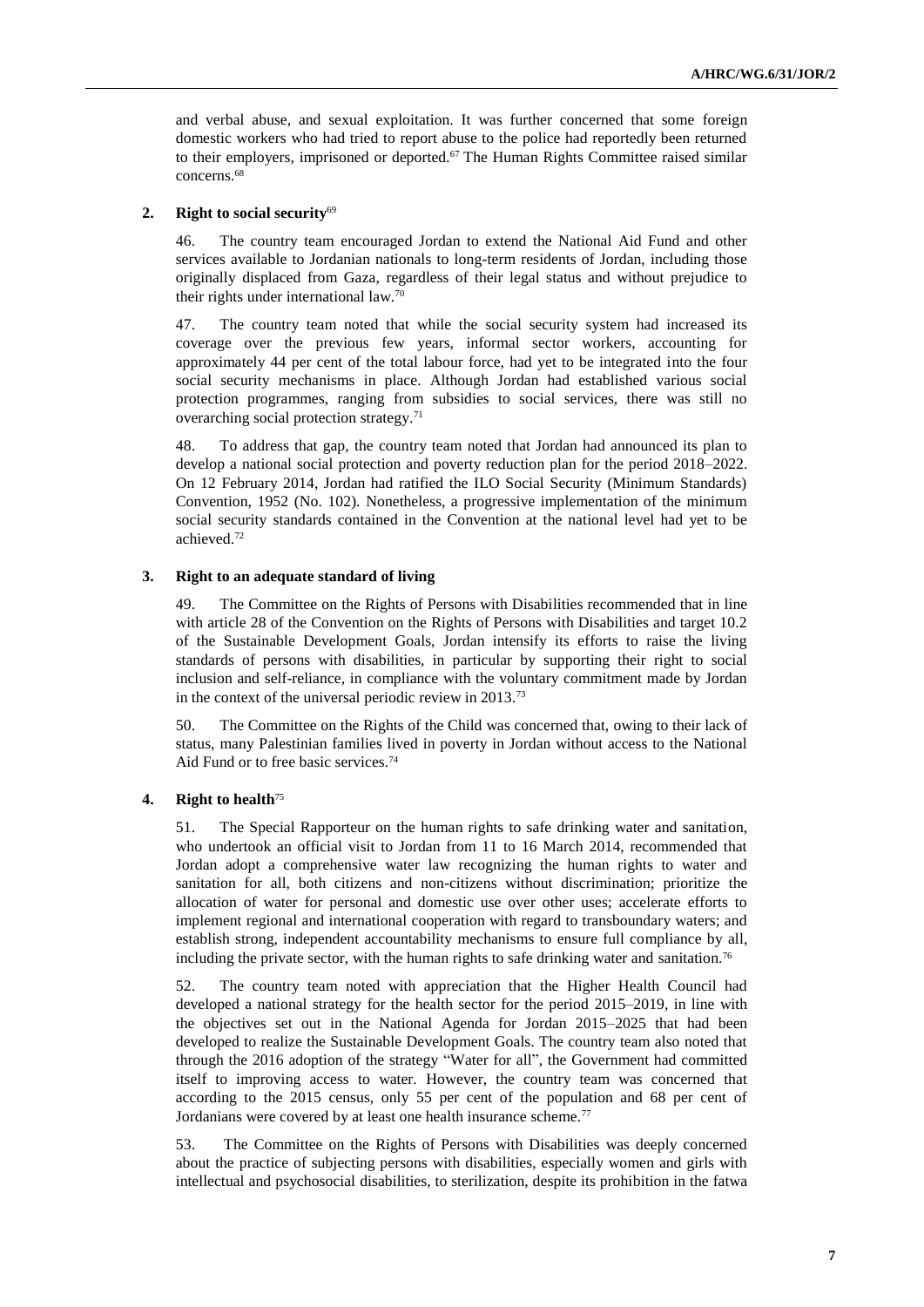issued in decision no. 194-02 of 2014, and it urged Jordan to cease the practice of sterilization in the absence of the individual's free and informed consent.<sup>78</sup>

54. The Committee on the Elimination of Discrimination against Women was concerned about the criminalization of abortion, except when the life or health of the pregnant woman or girl was at risk, and the fact that it compelled women, in particular those living in rural areas, to resort to unsafe and illegal abortion practices.<sup>79</sup>

## **5. Right to education**<sup>80</sup>

55. The country team commended efforts by the Ministry of Education to provide equitable access to education for all children, regardless of their nationality or legal status. Of significant importance in that area were the decrees issued to enrol every child in the 2017–2018 school year, regardless of status, and covering children who were exempt from tuition and textbook fees. The number of double-shift schools had increased from 197 to 207 schools in host communities and to 47 schools in camps.<sup>81</sup>

56. The Committee on the Elimination of Discrimination against Women also noted with appreciation that gender parity had been reached in primary education and that female enrolment rates in secondary and higher education were higher than those for boys.<sup>82</sup>

57. The Committee on the Rights of the Child, while noting positive developments, expressed concern that non-Jordanian children, among them children of Jordanian mothers and non-Jordanian fathers and children of parents of Palestinian origin who had had their Jordanian nationality withdrawn, were sometimes victims of discriminatory practices with regard to attending State elementary and secondary schools and were ineligible for free public education.<sup>83</sup>

58. The United Nations Educational, Scientific and Cultural Organization (UNESCO) observed that, despite the efforts made to counteract them, including the setting up of a gender section within the Ministry of Education, deep-rooted discriminatory stereotypes concerning the roles and responsibilities of women and men in the family and in society seemed to persist, negatively affecting the educational prospects for women and girls.<sup>84</sup>

59. UNESCO noted with appreciation that Jordan had hosted more than 645,000 refugees officially registered with UNHCR and encouraged it to continue its efforts to ensure the protection of and assistance to refugees and that no child was deprived of education services.<sup>85</sup>

## **D. Rights of specific persons or groups**

#### **1. Women**<sup>86</sup>

60. The country team stated that, despite legislative efforts and the application of temporary special measures regarding women's political participation, the data indicated that Jordanian women remained underrepresented in political life.<sup>87</sup> In August 2015, the lower house of the parliament had endorsed a law regulating political parties.<sup>88</sup> Although the new law had reduced the threshold of founding members to 150, it had removed women and youth quotas, indicating a setback in promoting the engagement of women in political parties.<sup>89</sup>

61. UN-Women noted that the Director of the Family Protection Department of the Public Security Directorate had indicated an increase in the number of domestic violence cases it had handled, as 3,649 cases were registered in 2017 compared to 3,528 in 2016.<sup>90</sup>

62. The Human Rights Committee recommended that Jordan (a) strengthen its legal framework for the protection of women against domestic violence by amending article 292 of the Penal Code to criminalize marital rape and removing the grounds for mitigating circumstances for honour crimes; and (b) revise its policy of protective custody and take all appropriate measures to ensure that women fleeing domestic violence had access to shelter and support without jeopardizing their liberty.<sup>91</sup> Three other Committees made similar recommendations.92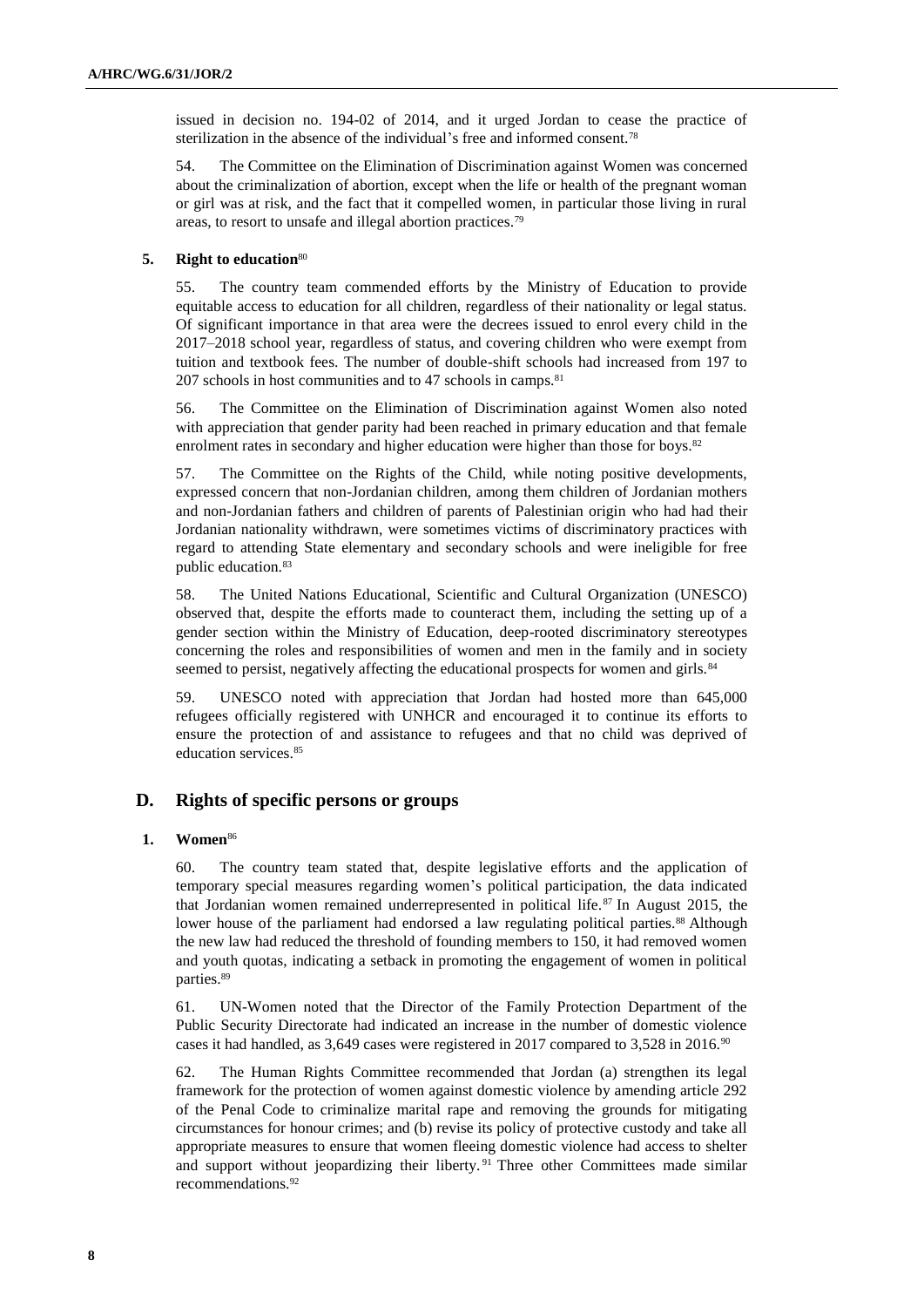63. The Committee on the Elimination of Discrimination against Women remained concerned about the continued existence of articles 97–99 and 340 of the Penal Code, which exempted rapists from criminal liability if they married the victim and stayed married for at least five years, and provided for reduced sentences in certain circumstances for perpetrators of crimes committed in the name of so-called "honour".<sup>93</sup> The Committee on the Elimination of Discrimination against Women recommended that Jordan put in place, without delay, a comprehensive strategy to modify or eliminate the patriarchal attitudes and stereotypes that discriminated against women.<sup>94</sup>

## **2. Children**<sup>95</sup>

64. The Committee on the Rights of the Child urged Jordan to abolish the discriminatory classification of children as "illegitimate" or "children victims of lascivious conduct" and to adopt a proactive and comprehensive strategy to eliminate de jure and de facto discrimination on any grounds and against all groups of children in marginalized or disadvantaged situations.<sup>96</sup>

65. The Committee was deeply concerned about the widespread practice of early and forced marriage in Jordan, which often amounted to the sale of children. It was also particularly concerned about reports that Iraqi girls as young as 11 years of age were sent to Jordan for so-called *muta'a* marriages, whereby the girl's family received a payment for the girl while the "husband" could sexually abuse and exploit the girl and the marriage was terminated at a predetermined time. Some of the girls were also reported to have been forced into a trafficking ring by their "husbands". 97

66. The Committee was concerned that children of unmarried mothers were often placed in institutions and it recommended that Jordan provide unmarried mothers with support to enable them to take care of their children and conduct awareness-raising campaigns to eliminate the stigma attached to out-of-wedlock pregnancy. It urged Jordan to ensure that children in street situations were neither arrested nor detained.<sup>98</sup>

67. The Committee urged Jordan to explicitly prohibit and criminalize the recruitment and use of children under 18 years of age in hostilities by the armed forces and non-State armed groups and the recruitment and use of children by security companies, and ensure that the crime of unlawful recruitment of children by the armed forces and armed groups applied in both peacetime and wartime.<sup>99</sup>

### **3. Persons with disabilities**<sup>100</sup>

68. The country team welcomed decision no. 194-02 of 2014 for the Rendering of Formal Islamic Law Opinions which prohibits the forced sterilization of girls with disabilities and sets out the responsibility of society for girls with disabilities. However, it expressed concern over national legislation that contains provisions discriminatory to persons with disabilities.<sup>101</sup>

69. OHCHR noted that, despite ratification of the Convention on the Rights of Persons with Disabilities in March 2008, concerns remained over accessibility to public and private facilities, including schools, hospitals and other institutions providing services to persons with disabilities.<sup>102</sup>

70. The Committee on the Rights of Persons with Disabilities recommended that Jordan amend its legislation to explicitly prohibit denial of reasonable accommodation as discrimination against persons with disabilities in all areas and ensure sanctions for noncompliance.<sup>103</sup>

#### **4. Minorities and indigenous peoples**

71. The Committee on the Elimination of Racial Discrimination recommended that Jordan ensure that the Nawar/Dom/Roma had full access to economic, social and cultural rights.104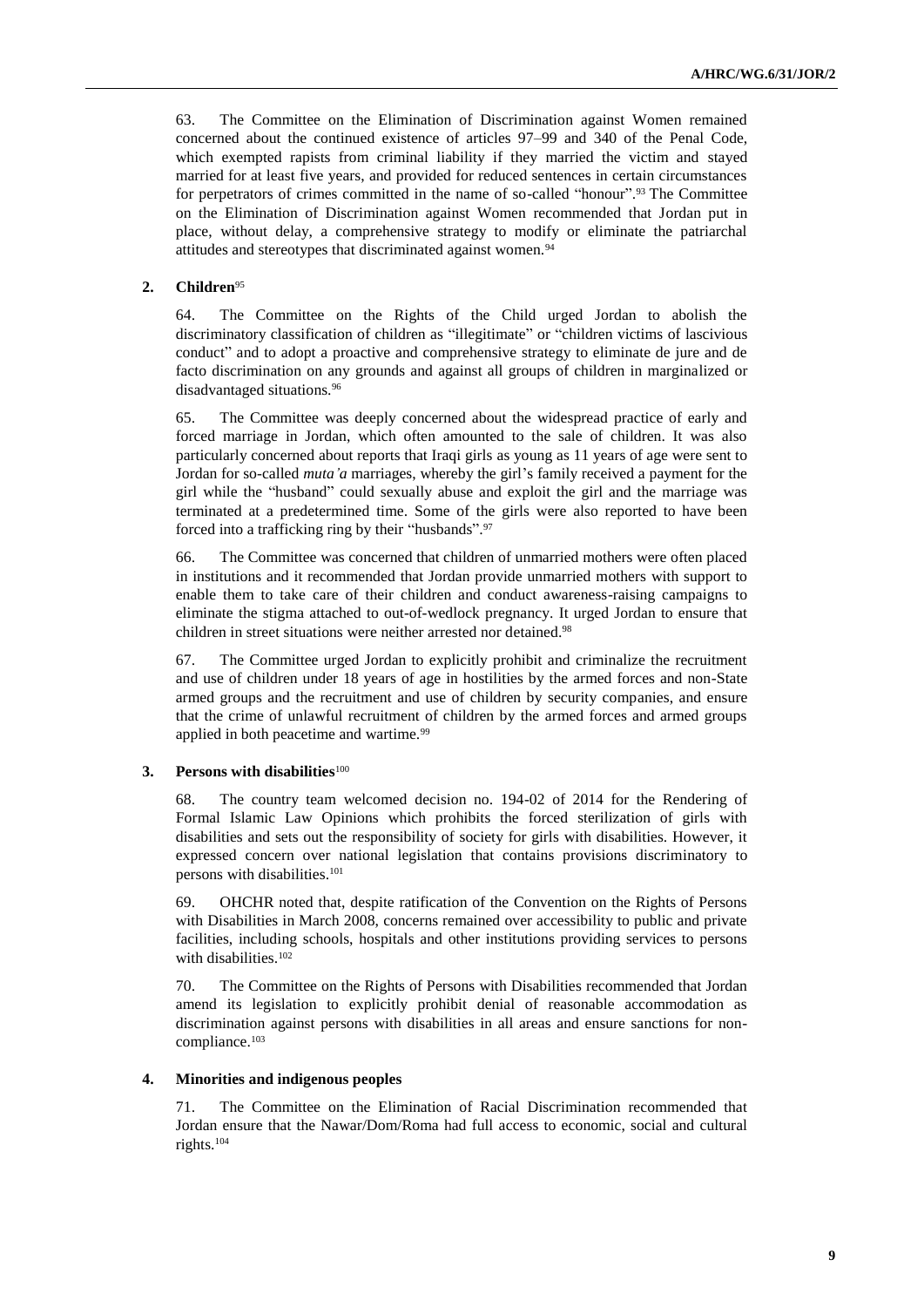## **5. Migrants, refugees, asylum seekers and internally displaced persons**<sup>105</sup>

72. UNHCR commended Jordan on its efforts to promote continued protection and humanitarian assistance to Syrian and other refugees on its territory and noted that Jordan had not only met the substance of recommendations made during the second cycle of the universal periodic review, but in doing so had played a critical role in establishing a new and powerful paradigm for international cooperation in response to humanitarian crises.<sup>106</sup>

73. UN-Women reported that an estimated 297,418 Syrian women refugees, representing 45.3 per cent of registered Syrian refugees in Jordan, faced different humanitarian and protection needs, such as higher risks of sexual and gender-based violence and early marriage. Registered cases of child marriages had increased from 10,866 to 10,907 in 2016.<sup>107</sup>

74. The Committee on the Elimination of Racial Discrimination was concerned at information that Palestinian refugees from the Syrian Arab Republic were reportedly being denied entry into Jordan and cases of refoulement continued to be reported.<sup>108</sup>

75. The country team also noted that the vast majority of Palestinian refugees registered in Jordan with the United Nations Relief and Works Agency for Palestine Refugees in the Near East were Jordanian citizens, so were legally entitled to work and have full access to governmental services. However, approximately 158,000 Palestine refugees who had fled Gaza in the aftermath of the 1967 conflict did not have Jordanian nationality and faced restrictions in access to public services.<sup>109</sup>

76. The Committee on the Elimination of Racial Discrimination was concerned over allegations that Syrian refugees and asylum seekers and their children remained vulnerable to statelessness, exploitation and abuse, and urged Jordan to take measures to prevent statelessness, protect vulnerable individuals from exploitation and abuse, ensure the proper birth registration of children of Syrian refugees and asylum seekers, and provide the necessary identity documentation.<sup>110</sup>

77. The Committee on the Rights of the Child expressed serious concerns that Syrian refugee children were reportedly being recruited in refugee camps in Jordan by Syrian armed groups and used in both combat and support roles.<sup>111</sup> The Committee against Torture also expressed its concern about the living conditions in refugee camps that might amount to ill-treatment.<sup>112</sup>

## **6. Stateless persons**

78. The Committee on the Elimination of Racial Discrimination was deeply concerned about the reported continued withdrawal of nationality from persons of Palestinian origin from the Occupied Palestinian Territory and urged Jordan to put an end to the withdrawal of nationality from them and restore the nationality of those who had been affected by previous withdrawals of nationality. <sup>113</sup> The Committee on the Elimination of Discrimination against Women and the Committee against Torture raised similar concerns.<sup>114</sup>

#### *Notes*

<sup>1</sup> Tables containing information on the scope of international obligations and cooperation with international human rights mechanisms and bodies for Jordan will be available at [www.ohchr.org/EN/Countries/MENARegion/Pages/JOIndex.aspx.](file:///C:/Users/gray/AppData/Roaming/Microsoft/Word/www.ohchr.org/EN/Countries/MENARegion/Pages/JOIndex.aspx)

<sup>3</sup> See United Nations country team submission for the universal periodic review of Jordan, para. 1 and Office of the United Nations High Commissioner for Human Rights (OHCHR) submission for the universal periodic review of Jordan, para. 1.

<sup>&</sup>lt;sup>2</sup> For relevant recommendations, see A/HRC/25/9, paras. 118.29, 120.1–120.22 and 120.28–120.30.

<sup>4</sup> See CERD/C/JOR/CO/18-20, para. 17.

<sup>5</sup> Ibid., para. 28.

<sup>6</sup> See CRPD/C/JOR/CO/1, para. 58.

<sup>7</sup> See CRC/C/JOR/CO/4-5, para. 66.

<sup>8</sup> Ibid., para. 42.

<sup>&</sup>lt;sup>9</sup> See OHCHR submission, para. 2.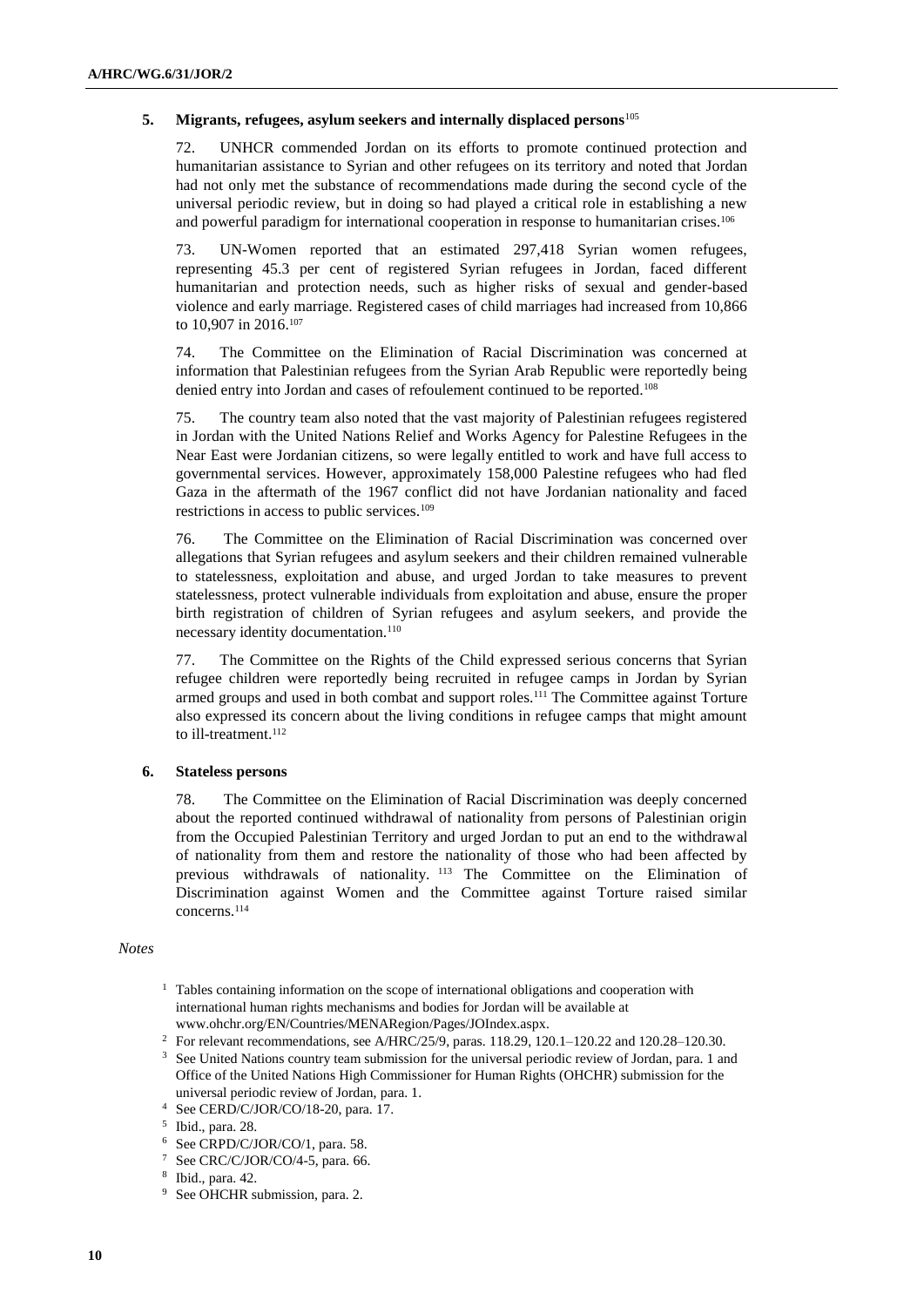- <sup>10</sup> Office of the United Nations High Commissioner for Refugees (UNHCR) submission for the universal periodic review of Jordan, p. 3.
- For relevant recommendations, see A/HRC/25/9, paras. 118.1–118.8, 118.10–118.18, 118.20–118.21, 118.26–118.28, 118.34, 118.38, 118.47, 118.105–118.106 and 119.1.
- See A/HRC/25/9, paras. 118.6 (Viet Nam) and 118.12 (Ukraine).
- <sup>13</sup> See United Nations country team submission, para. 3, and OHCHR submission, para. 5.
- See CRPD/C/JOR/CO/1, para. 64.
- See CAT/C/JOR/CO/3, para. 32.
- <sup>16</sup> For relevant recommendations, see A/HRC/25/9, paras. 118.35 and 118.65.
- <sup>17</sup> See United Nations country team submission, para. 4.
- See CERD/C/JOR/CO/18-20, para. 9.
- See CCPR/C/JOR/CO/5, paras. 12–13.
- Ibid., para. 27.
- <sup>21</sup> See CAT/C/JOR/CO/3, paras.  $35-38$ , and United Nations country team submission, para. 7.
- <sup>22</sup> For relevant recommendations, see A/HRC/25/9, paras. 118.110, 118.37, 118.54, 119.5–119.6, 120.27 and 120.31.
- <sup>23</sup> See CCPR/C/JOR/CO/5, paras.  $14-15$ .
- See OHCHR submission, para. 12.
- <sup>25</sup> See CAT/C/JOR/CO/3, paras.  $11-12$ .
- See CCPR/C/JOR/CO/5, paras. 16–17.
- See CAT/C/JOR/CO/3, para. 25.
- Ibid., paras. 9–10.
- See CCPR/C/JOR/CO/5, para. 17.
- See CAT/C/JOR/CO/3, para. 34.
- See CRPD/C/JOR/CO/1, para. 31.
- See CCPR/C/JOR/CO/5, para. 19.
- For relevant recommendations, see A/HRC/25/9, paras. 118.42, 118.56–118.57 and 118.60–118.64.
- See United Nations country team submission, para. 11.
- Ibid., para. 12.
- <sup>36</sup> According to a statement issued by the Director of the Transparency and Human Rights Office at the Public Security Directorate on 7 February 2018. See [http://menafn.com/arabic/1096444077/](http://menafn.com/arabic/1096444077/الأردن-تطبيق-استخدام-الإسوارة-الإلكترونية-في-آذار)-األردن .[تطبيق-استخدام-اإلسوارة-اإللكترونية-في-آذار](http://menafn.com/arabic/1096444077/الأردن-تطبيق-استخدام-الإسوارة-الإلكترونية-في-آذار)
- <sup>37</sup> See United Nations country team submission, para. 12.
- See CEDAW/C/JOR/CO/6, para. 23.
- Ibid., para. 46.
- For relevant recommendations, see A/HRC/25/9, paras. 118.66–118.81, 118.94, 119.8–119.12 and 120.32–120.34.
- See OHCHR submission, para. 17.
- See United Nations country team submission, para. 18.
- See OHCHR submission, para. 18.
- A/HRC/25/58/Add.2.
- Ibid.
- See A/HRC/25/9, para. 118.94 (Lebanon).
- See CRPD/C/JOR/CO/1, para. 57.
- <sup>48</sup> See CERD/C/JOR/CO/18-20, paras. 14 (d) and 15 (d).
- See United Nations Entity for Gender Equality and the Empowerment of Women (UN-Women) submission for the universal periodic review of Jordan, para. 8.
- For the relevant recommendation, see A/HRC/25/9, para. 118.54.
- A/HRC/32/41/Add.1, para. 84.
- Ibid, para. 85.
- Ibid, para. 87.
- See CEDAW/C/JOR/CO/6, paras. 35–36.
- See CRC/C/JOR/CO/4-5, paras. 57–58.
- For relevant recommendations, see A/HRC/25/9, paras. 118.107 and 118.55.
- See UN-Women submission, para. 12.
- See United Nations country team submission, para. 20.
- See CEDAW/C/JOR/CO/6, para. 56.
- See United Nations country team submission, para. 20.
- See CRPD/C/JOR/CO/1, para. 44.
- See United Nations country team submission, para. 21.
- For relevant recommendations, see A/HRC/25/9, paras. 118.95–118.100 and 118.102.
- See United Nations country team submission, para. 23.